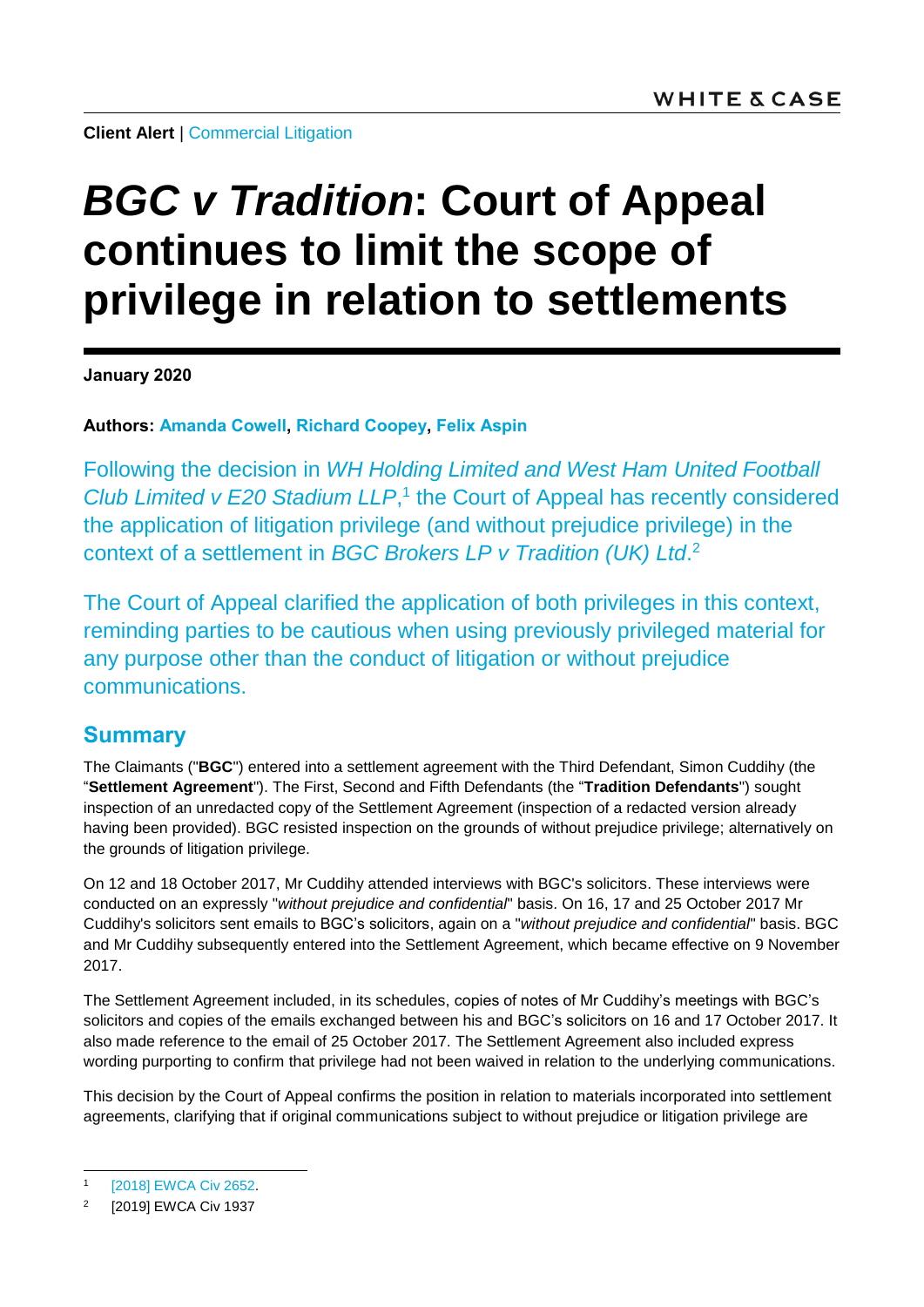incorporated into a settlement agreement, those versions will not be privileged and as such cannot be withheld from inspection by another party.

### **Without prejudice privilege**

As the Court of Appeal noted in BGC, written or oral communications which are made for the purpose of a genuine attempt to compromise a dispute between the parties may not generally be admitted in evidence, either in the proceedings that they are attempting to settle or otherwise, as they are covered by without prejudice privilege.

While communications as to settlement terms may well attract without prejudice privilege, the written settlement agreement resulting from those without prejudice negotiations does not. Where the settlement agreement was concluded by acceptance of a without prejudice offer, the offer itself ceases to be protected by the privilege as it forms part of the contract between the parties.<sup>3</sup> There is a clear public policy reason for this; a party would be unable to enforce the terms of an agreement if it could not be disclosed by virtue of being subject to without prejudice privilege.

Counsel for BGC sought to argue that the communications scheduled to the Settlement Agreement were (as a matter of contractual construction) the original communications, not new communications. The Court of Appeal rejected this argument, holding that the issue was not one of contractual construction, but rather one of the purpose of the communications in question.

The Court of Appeal was, therefore, clear that the issue before it was not whether the underlying documents were subject to without prejudice privilege; it was common ground that the meeting notes and emails were privileged. The question before the Court was whether those documents as part of the Settlement Agreement (included as schedules to it and referred to therein) were subject to without prejudice privilege.

The Court of Appeal held that the Settlement Agreement and its schedules were not subject to without prejudice privilege. That the schedules included communications which were subject to without prejudice privilege in their original form was of no relevance. The Court noted that if the schedules to the Settlement Agreement could not be referred to in subsequent legal proceedings, it would be impossible for BGC to "police" the Settlement Agreement, and in particular the warranties given by Mr Cuddihy that the disclosures made in the schedules were accurate.

Further, the Court held that the position was the same in relation to the email of 25 October 2017 which was referred to in the Settlement Agreement rather than scheduled to it. The Court found that the email had been incorporated into the Settlement Agreement and it was not possible for BGC to cherry pick those parts it claimed privilege over and those it did not. It followed that the incorporated email was a new communication made by way of the Settlement Agreement (on the same terms as the original email) and this new communication was not subject to without prejudice privilege. The policy principle behind this decision was the same as for the communications which were scheduled to the agreement; if the 25 October 2017 email was held to be without prejudice, it would not be possible for BGC to refer to the it should it need to bring proceedings against Mr Cuddihy for breach of the representations and/or warranties made therein.

## **Litigation privilege**

The English Courts recognise that communications between parties or their solicitors and third parties for the purpose of obtaining information or advice in connection with litigation will be privileged, if all the following conditions are met:

- (a) litigation was in progress or reasonably in contemplation;
- (b) the communications must have been made for the sole or dominant purpose of conducting that litigation; and

<sup>3</sup> <sup>3</sup> *Walker v Wilsher* (1889) 23 QBD 335 at 337